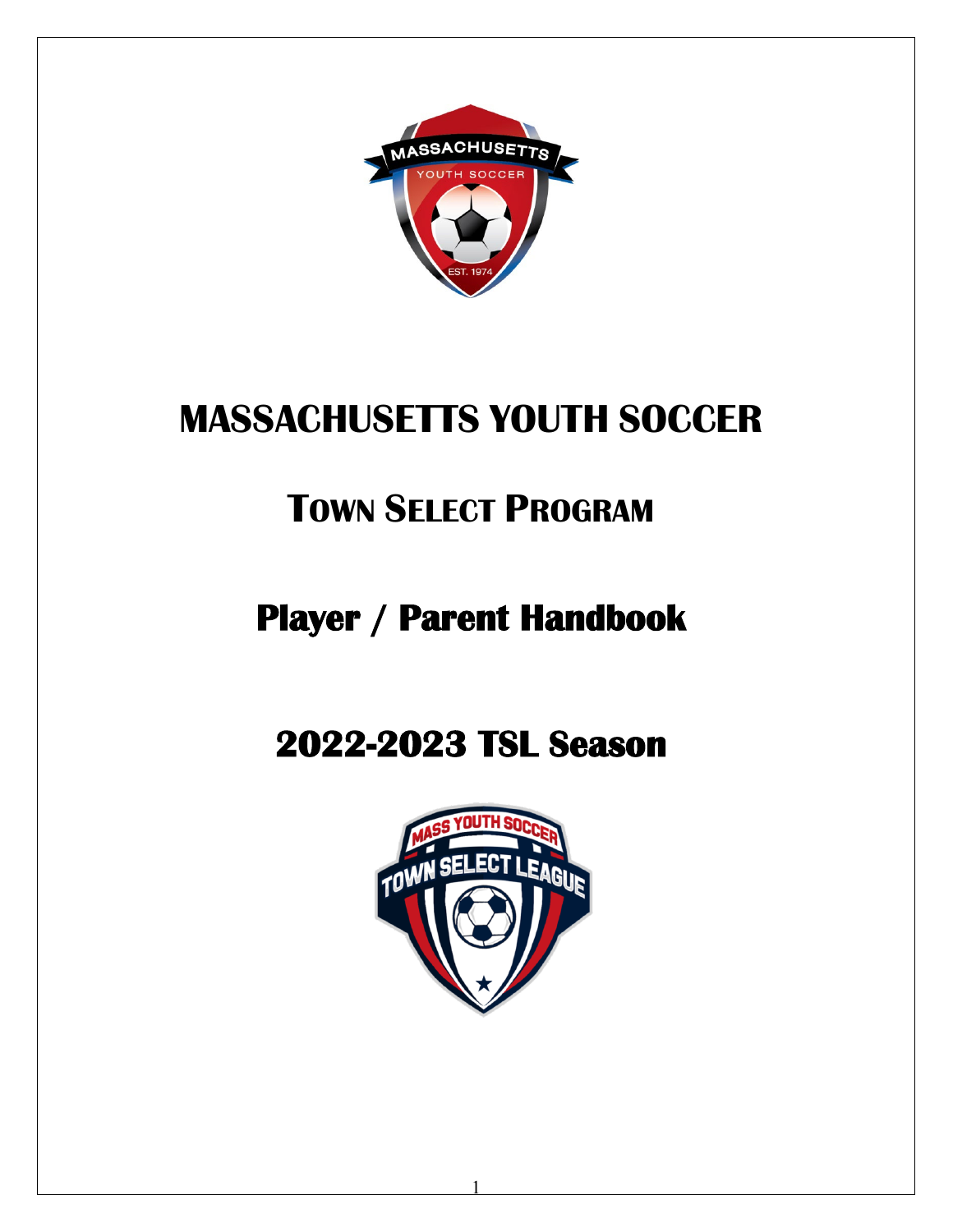## **Table of Contents**

For any questions throughout the season, please contact **TSL Program Manager, Maureen T.LaRoche** at the Massachusetts Youth Soccer office via email [mlaroche@mayouthsoccer.org](mailto:mlaroche@mayouthsoccer.org) or by phone at (978) 466-8812 Xt 8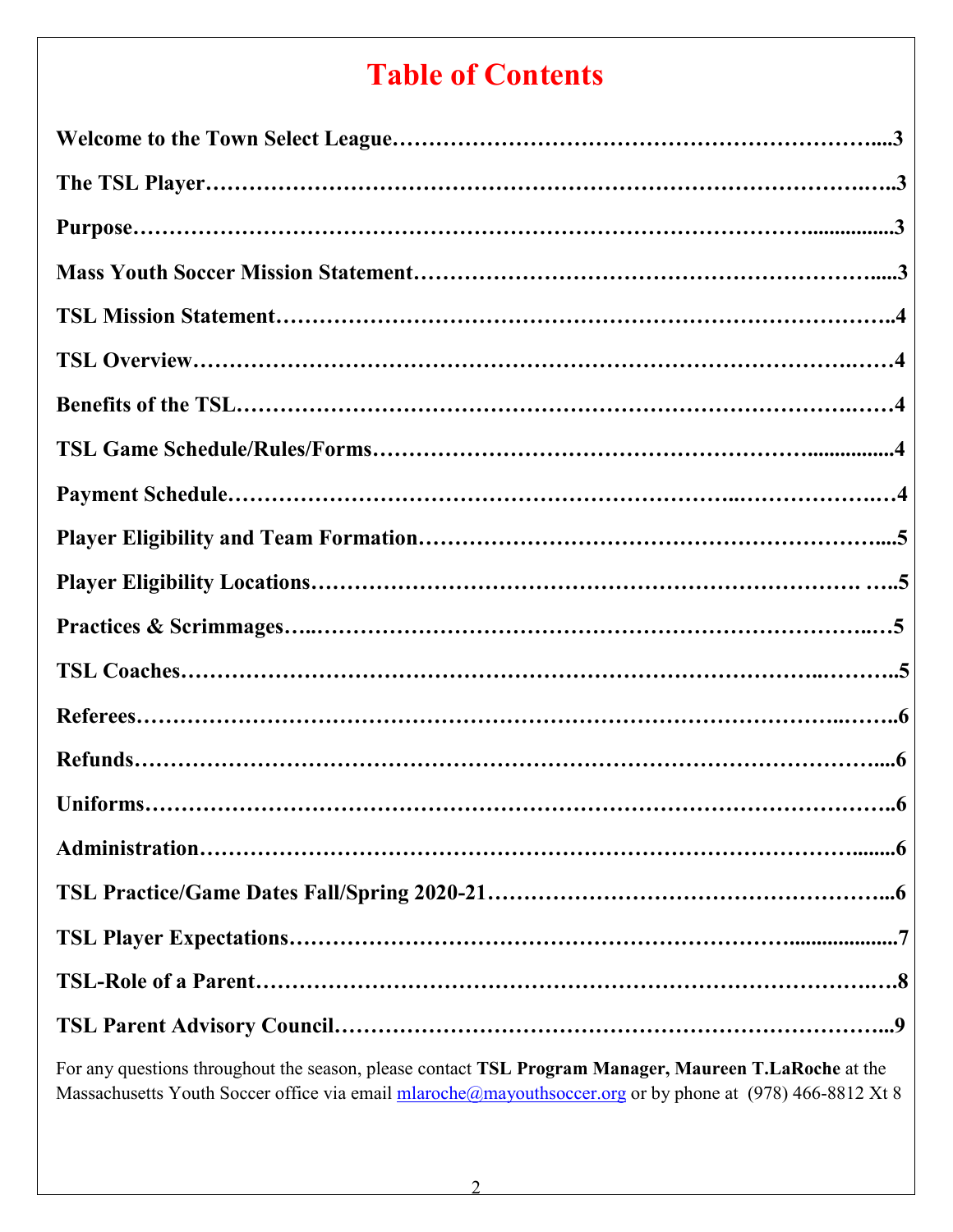## **Welcome to the Town Select League**

The Massachusetts Youth Soccer Town Select League is a developmental program whose focus is on player development, select competition, joy of the game, playing with character, and learning the value of being a great teammate. Massachusetts Youth Soccer conducts the TSL with support from the town soccer programs and provides an opportunity for those players to participate in a 'club like' experience while offering less travel, lower cost, and opportunity for valuable playing time. The purpose of the TSL is to identify players at our open tryouts who exhibit the 6 Key Qualities of a Soccer Player and who demonstrate the US Soccer Grassroots attacking and defending player actions for their appropriate age group.

## **The TSL Player**

TSL is for the soccer player looking to supplement their town experience. Through quality coaching and challenging practice sessions and games, players commit to the process of developing their soccer skill and character while learning and understanding the value of being a great teammate. In the TSL, coaches 'normalize' errors and mistakes and encourage players to improve by taking risks in bringing what they learn in practice to game situations. Coaches expect players to be positive, coachable, and in attendance at practice sessions and games throughout the playing year.

Our coaches are 'engineers of belief' as they support their players along the journey to improvement while focusing on player development in place of standings, statistics, and game day results.

### **Purpose**

To provide opportunities for Mass Youth Soccer town registered players to experience a higher level of training, development, and competition. The TSL is intended to be an extension, but an enhancement of the town programs, and not competition for them.

### **Mass Youth Soccer Mission Statement**

Massachusetts Youth Soccer, a nonprofit educational and service organization, is dedicated to the ongoing development of youth soccer players, coaches, referees, clubs and leagues in an inclusive, safe, affordable and fun environment. Massachusetts Youth Soccer is dedicated to providing all participants with a welcoming and safe environment in which we value and respect each other's unique qualities and contributions. We are committed to embracing diversity, equity, and inclusion as organizational values to intentionally create a nurturing and learning environment focused on individuality, celebrating each other's differences and joining together as a community.

### **TSL Mission Statement**

Our mission is to provide player development, quality coaching, and select competition, in an environment that is welcoming, fun, and challenging and that reinforces **the importance of playing** with character and the value of being a good teammate.

### **TSL Overview**

Massachusetts Youth Soccer, a member of the US Youth Soccer Association offers youth soccer programs in a geographical area of the state, stretching from Boston to the Berkshires. Currently, there are over 135,000 players registered through Massachusetts Youth Soccer with the TSL offering eligibility to players living in and around the towns of Essex, BAYS, Middlesex, Nashoba Valley and MAYS and slowly branching out to others. Our goal is to continue to offer controlled growth within our program so that in time, the TSL will be offered to every area in the state.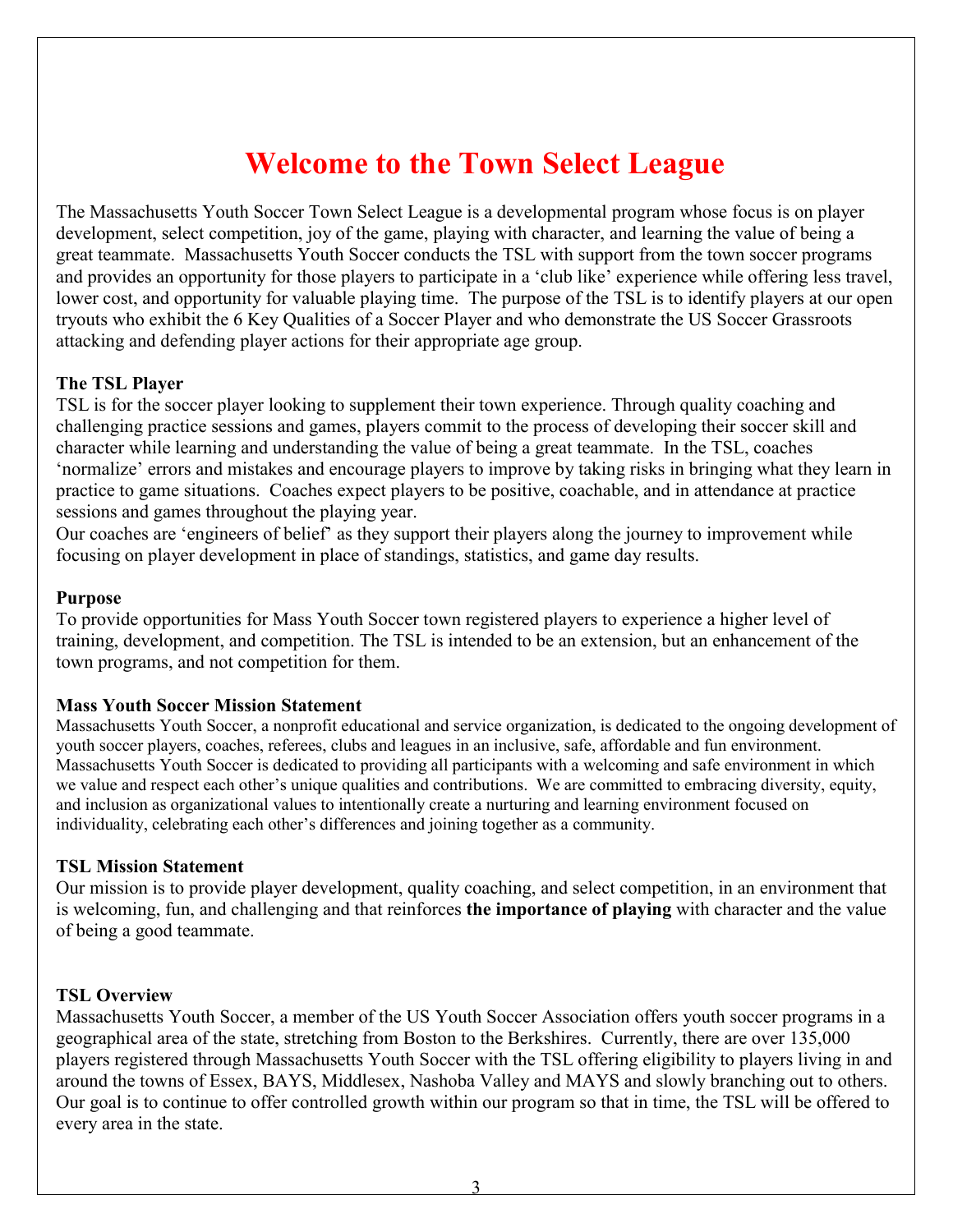## **Benefits of TSL**

- Match play and one-per-week practice schedule limits the required time commitment.
- Develop new relationships with players from neighboring towns while meeting new teammates.
- Match play occurs in areas within different regions of our state and accessible via major highways in the area, setting reasonable limits on time and travel requirements. **Travel on game day expected.**
- Players receive advanced training and experience a higher level of competition with other players of like skills at minimized cost.
- Players train under the guidance of qualified, committed, and nationally licensed coaches.
- Consistent teams and philosophy through fall, spring and optional winter seasons following the US Soccer Federation Player Development Initiatives.
- The reinforcement that the value of hard work, discipline, loyalty, and being a great teammate is just as important as how well a player plays.

**Teams for 2022-23- TSL rosters are not by grade age but by birth year. Every player plays 50% of the game at least. 10U:** 2013 & 2014 7 v 7

**11U:** 2012 9 v 9, **12U:** 2011 9 v 9

**13U:** 2010 11 v 11, **U14:** 2009 (Players born in 2009 must still be in 8<sup>th</sup> grade to play TSL)

## **TSL Game schedule/Rules/Forms -On MA Youth Soccer Website Town Select League [www.mayouthsoccer.org](http://www.mayouthsoccer.org/) Please check periodically for updates.**

|                                       | 10U   | 12U   | $13U +$ |                                                                                                                                                                             |
|---------------------------------------|-------|-------|---------|-----------------------------------------------------------------------------------------------------------------------------------------------------------------------------|
| <b>Tryout Fee</b>                     | \$0   | \$0   | \$0     | Registration Begins April 25th 2022                                                                                                                                         |
| <b>TSL Yearly Fee</b>                 | \$750 | \$750 | \$750   | <b>** DOES NOT INCLUDE UNIFORM**</b>                                                                                                                                        |
| If paying in full                     | \$750 | \$750 | \$750   | Due upon roster acceptance by July 12th                                                                                                                                     |
| <b>Uniforms</b> – Adidas<br>2022-2023 |       |       |         | <b>IF YOUR CHILD MAKES A TEAM -Parents will</b><br>need to order their child's uniform via link provided<br>in roster offer letter –will be shipped direct to<br>residence. |
| <b>OR Payment Plan</b>                |       |       |         | Maximum 2 payments of \$400 and \$375                                                                                                                                       |
| 1 <sup>st</sup> Payment               | \$375 | \$375 | \$375   | Due upon roster acceptance by July 12h                                                                                                                                      |
| $2nd$ Payment                         | \$375 | \$375 | \$375   | Due by August 15th                                                                                                                                                          |
| <b>Winter Indoor Training</b>         | \$140 | \$140 | \$140   | Due upon registration (Oct.-Dec.)                                                                                                                                           |

## **PAYMENT SCHEDULE**

\*\* Winter Indoor training is an optional 6 week program – sites TBA\*\*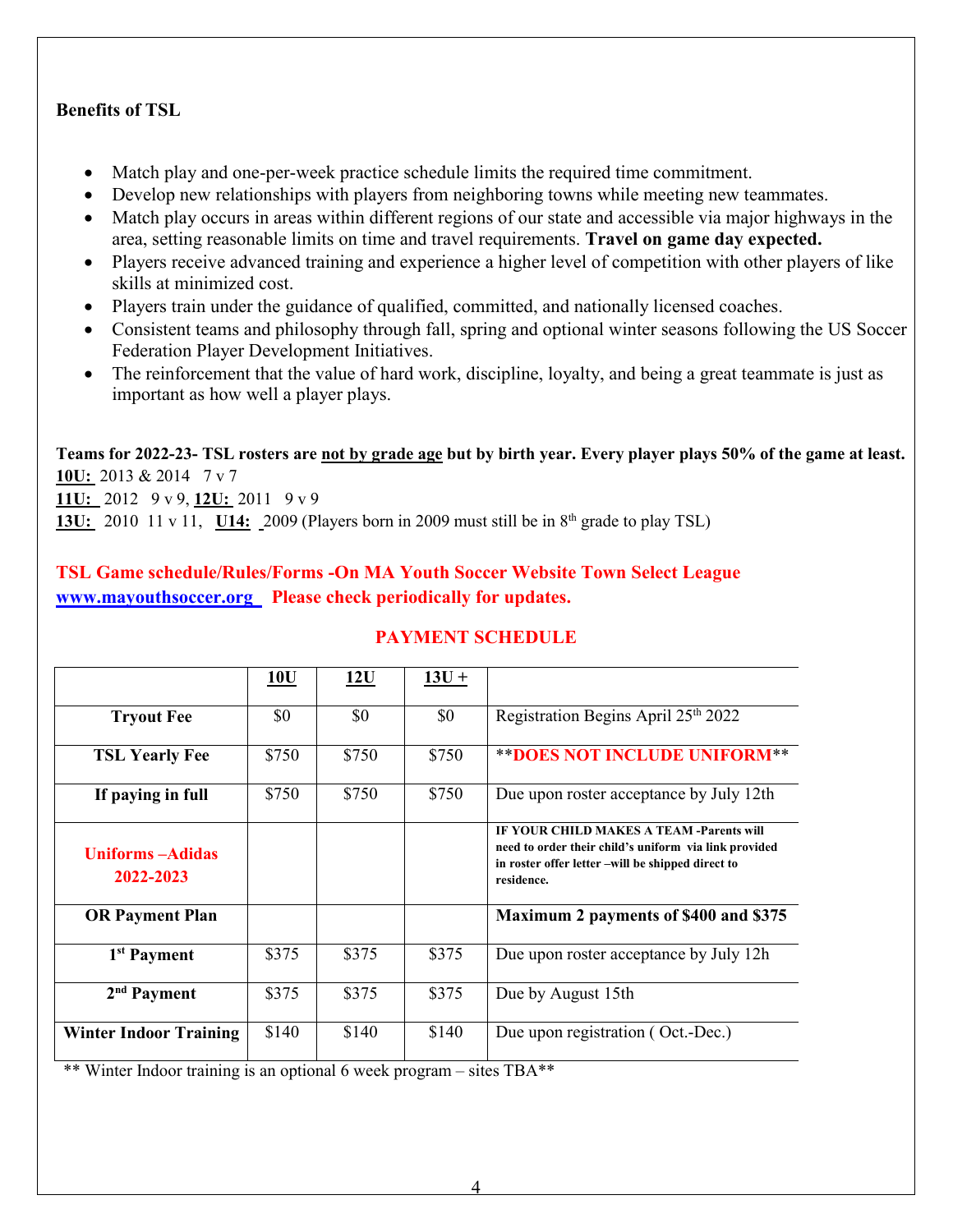## **Player Eligibility and Team Formation**

- Players may be considered for a Town Select Team if they : 1.) Attend a tryout, 2.) Are currently registered and participating in their town program, and 3.) are not on a club team that participates in an official independent league.
- All players meeting age and participation criteria are invited to tryout, regardless of level of current town team assignment. Players may attend any of the tryouts and if they make a team will be rostered closest to their residence and not where they tried out.
- The TSL will use USSF calendar year age group designations. For the **2022/23** soccer year players born in 2013 & 2014 will be **10U** eligible; players born in 2012will be **11U**, players born in 2011 will be **U12**  eligible; players born in 2010 will be **13U** eligible; players born in 2009 will be **14U** eligible. Players matriculate from our program once they enter high school.
- Tryouts take place starting in June at locations designated by the state office and will be conducted by the Mass Youth Soccer's Technical Staff, Administration, and TSL Coaching Staff. Locations are in central locations within the current towns we service.

## **TSL Eligibility Locations**

Participation in the 2022/23 TSL Program will be open to Mass Youth town organizations that are currently within the existing **Essex**, **Middlesex, BAYS** , **Nashoba Valley** ,and **MAYS.** Our expansion will be gradual and in an effort to connect existing territories with new ones.

## **TSL Season-Practice-Games**

- The fall and spring season schedule will consist of 4 stand-alone Sunday matches in addition to a Jamboree in the Fall and Spring.
- Teams will practice **once per week** per season to minimize disruption of town practices. TSL practices are typically on Friday evenings.
- Practice locations are usually no more than a 30 mile radius from a player's residence. If a child makes a team and there is not an age appropriate team in their area, they will be offered a roster spot on the next closest team to their residence.
- **Everyone travels on game day** but we try to limit the game day distance to an hour give or take.
- Practices that are cancelled due to weather will not be made up. If weather is inclement on game day make up's are not guaranteed but families may need to be prepared to travel to a different field venue and or play a make-up game based on field availability. **IF** a make-up is scheduled, teams will play with the players that are available on that day/time.
- Players will have the option to participate in our TSL Winter indoor training program with other TSL players under the guidance Mass Youth Soccer. The winter indoor training is a 6 week program for \$140.00

## **TSL Coaches**

- Experience Minimum of 3 years coaching town soccer D1 or D2 teams at U12 or older.
- Licenses/Diplomas  **Minimum requirement** is the completion of the US Soccer Federation Grassroots 7 v 7, 9 v 9 and/or 11 v 11 and/OR a National D License and or higher.
- Mass Youth Soccer Requirements Accomplishing and maintaining all Mass Youth Soccer coaching educational and training requirements on an annual basis.
- Professionalism Must be in good standing with all Mass Youth Soccer affiliated organizations (towns, clubs, leagues). This includes no sanctions based on disciplinary actions or persistent history of complaints.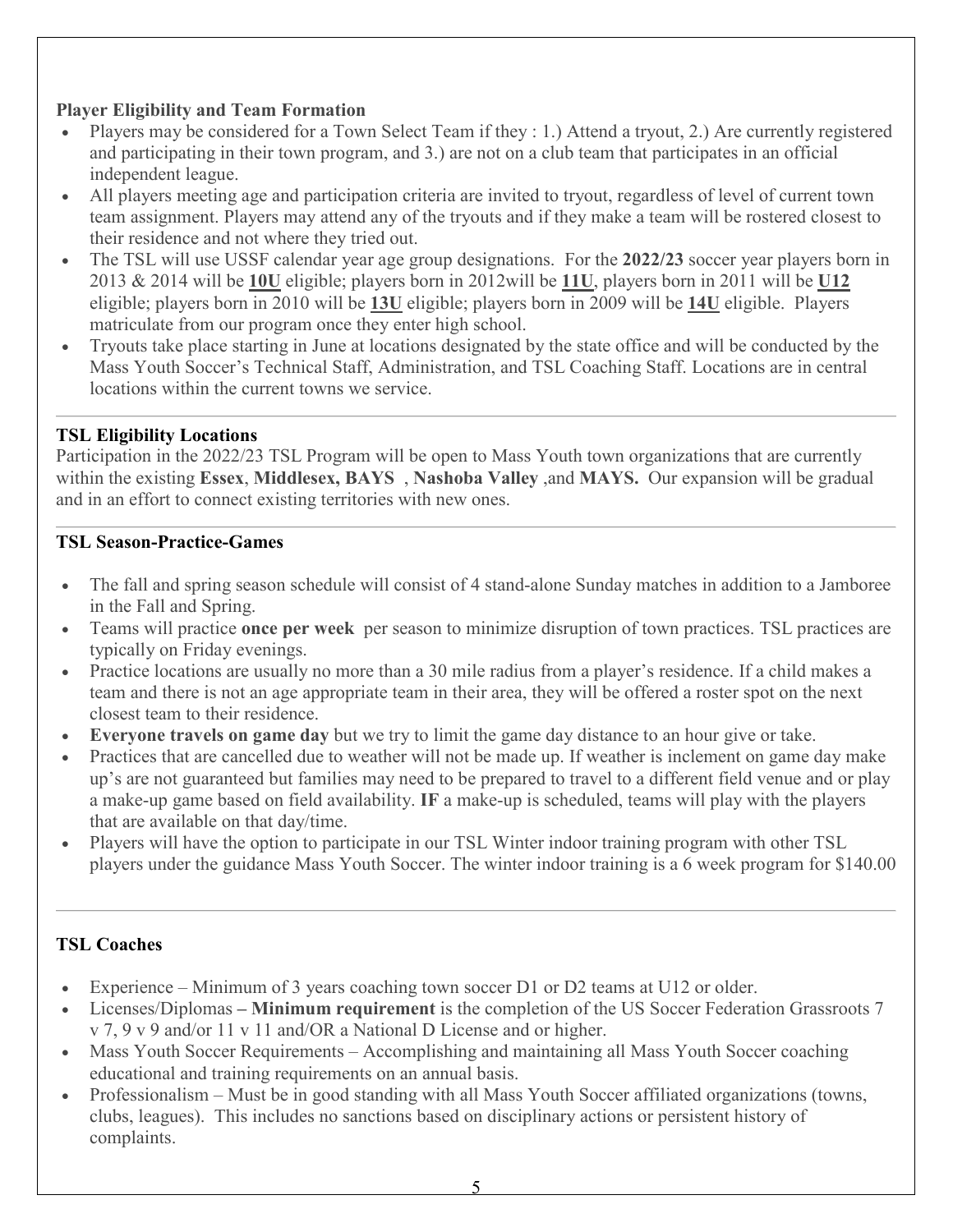#### **Referees**

The TSL uses highly qualified assignors who hire certified, qualified, and professional referees for Sunday match play. These young men and women are kind, respectful, and aspire to be positive role models to our youth athletes in addition to teaching them the game.

## **Refunds**

**Roster acceptance is for both fall and spring**. Players who play in the fall and who decide not to return in the spring **will not be eligible** for a refund. **Upon accepting a roster spot, the player agrees to commit to their team for the entire playing year.** In the event a season must be cancelled after it starts, due to unforeseen circumstances, refunds will be pro-rated based on the date of cancellation and unrecoverable expenses incurred. Refunds for Winter Indoor Training must be requested prior to the start of the first scheduled training session.

 $\_$  , and the set of the set of the set of the set of the set of the set of the set of the set of the set of the set of the set of the set of the set of the set of the set of the set of the set of the set of the set of th

## **Uniform- NEW ADIDAS 2022-2023**

Adidas is now official uniform provider for the Town Select League. If your child makes a team, you will receive a link within your roster offer letter that will allow you to order your child's uniform directly. You will need to pay for the uniform at time of order & it will be shipped to your home. Each uniform kit includes a home and away shirt, 1 pair of shorts, and 1 pairs of socks. You will also have the opportunity to purchase additional items such as extra shorts, socks, a back pack warm up tops, etc all with the TSL Logo on them.

### **Administration**

The Town Select League is a Mass Youth Soccer Association state run program and is responsible for program details such as the coordination of tryouts, roster selection, practice and game day locations, practice and game schedules, uniforms, and coaching designation. The operation of the TSL is overseen and guided by the state office and the Mass Youth Soccer Board of Directors.

## **TSL Practice Dates Fall 2022**

Sept. 9<sup>th</sup>,  $16^{th}$ ,  $23^{th}$ ,  $30th$ Oct.  $14^{th}$ ,  $21^{st}$ ,  $28th$ 

### **TSL Fall 2022 Game Dates**

Sept.  $11<sup>th</sup>$  & Sept. 25th Oct.  $16^{th}$  & 30th Fall Jamboree : Sunday August 21<sup>st</sup> 4pm-8pm **Mass Youth Soccer Complex-Lancaster** 

#### **TSL Practice Dates Spring 2023**  April 14th,  $21^{st}$ ,  $28^{th}$ , May 5th,  $12<sup>th</sup>$  & 19th

### **TSL Spring 2023 Game Dates**

April  $16^{th}$  & April 30th May  $7<sup>th</sup>$  & 14th May 21<sup>st</sup> Spring Jamboree Location TBA

**\_\_\_\_\_\_\_\_\_\_\_\_\_\_\_\_\_\_\_\_\_\_\_\_\_\_\_\_\_\_\_\_\_\_\_\_\_\_\_\_\_\_\_\_\_\_\_\_\_\_\_\_\_\_\_\_\_\_\_\_\_\_\_\_\_\_\_\_\_\_\_\_\_\_\_\_\_\_\_\_\_\_\_\_\_\_\_\_\_\_**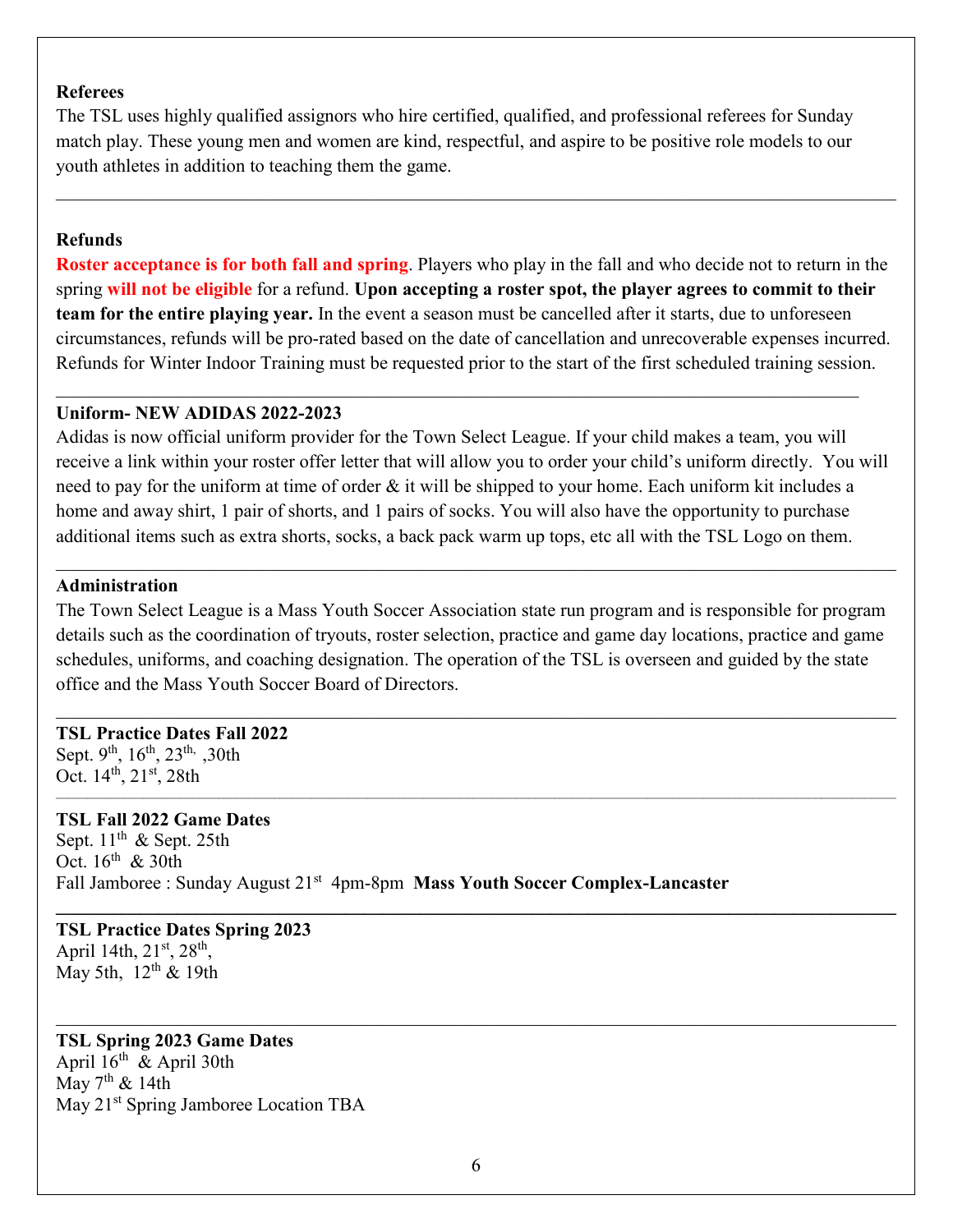

**\_\_\_\_\_\_\_\_\_\_\_\_\_\_\_\_\_\_\_\_\_\_\_\_\_\_\_\_\_\_\_\_\_\_\_\_\_\_\_\_\_\_\_\_\_\_\_\_\_\_\_\_\_\_\_\_\_\_\_\_\_\_\_\_\_\_\_\_\_\_\_\_\_\_\_\_\_\_\_\_\_\_\_\_\_\_\_\_\_\_** 

## **TSL Player Expectations**

- **1.** Attend all scheduled training sessions and games. Excused absences due to illness, family functions, or school activities shall be communicated to the team coach ahead of time.
- **2.** Arrive to games 30 minutes prior to the official game start properly prepared with BOTH game jerseys, shin guards, water, and everything necessary to play.
- **3.** Arrive to practice sessions on time, dressed in appropriately with shin guards, water, soccer shoes, and a properly inflated ball.
- **4.** Be attentive, respectful, and cooperative to coaches, officials, teammates, and parents. Players will exercise maximum effort during the training sessions and games.
- **5.** Not use alcohol, tobacco, vaping materials, or drugs.
- **6.** Abstain from the use of profanity.
- **7.** Strive to conduct themselves in a manner so as to avoid yellow and red cards.
- **8.** Players will recognize that they are responsible for the success of their own development.
- **9.** Players will display an inclusive attitude with their teammates.
- **10.** Communicate with their coach about questions or concerns relative to their participation within the team.
- **11.** Always promote the TSL in a responsible manner.
- **12.** Properly dispose of individual and team trash before and after practices and games.
- **13.** Remember to say 'Thank-you' to anyone who has helped you during the day to succeed.
- **14.** Understand that the journey to being good takes time, effort, patience, and commitment. There may be some challenging days however with hard work and discipline players can achieve their goals.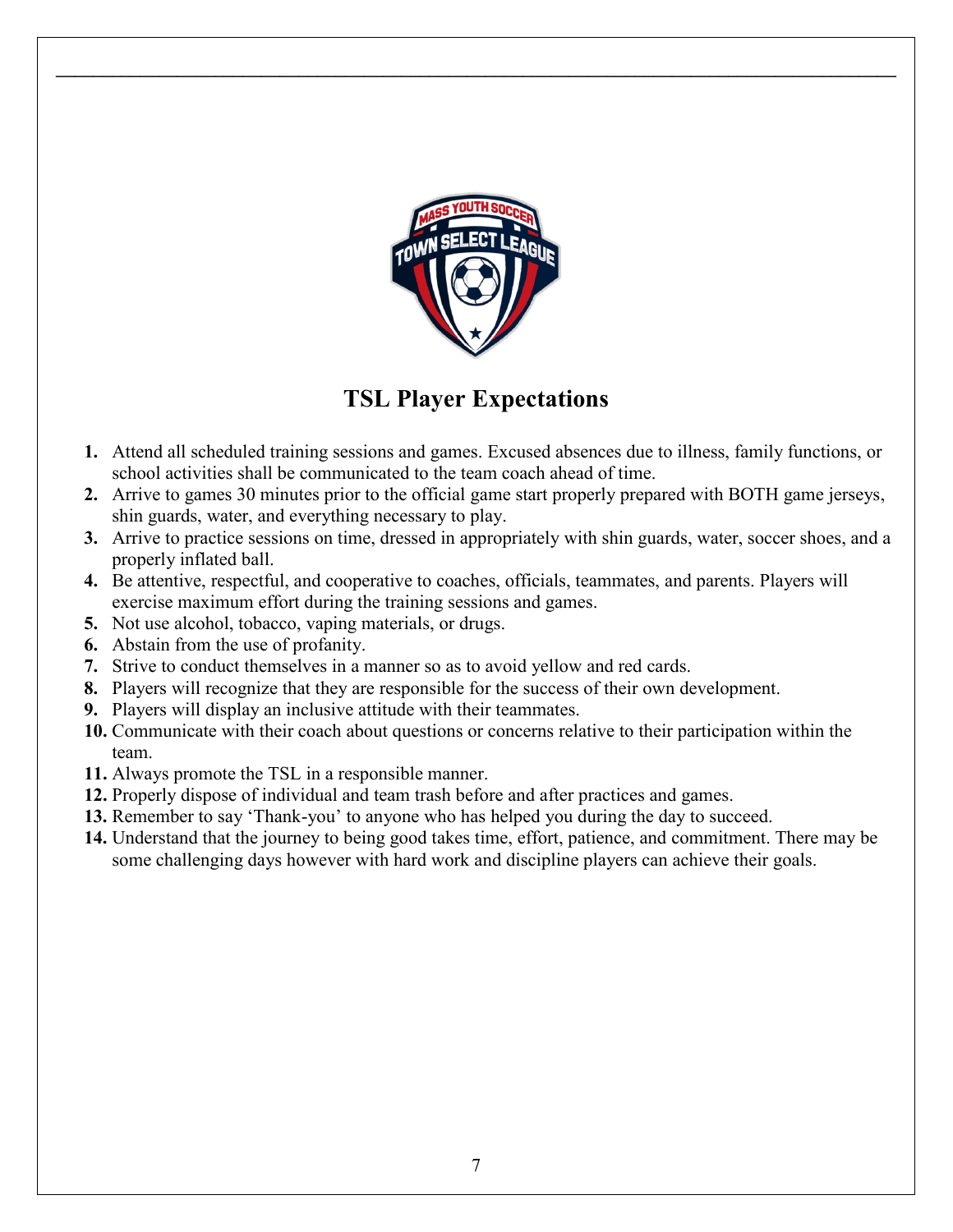

## **TSL Role of a Parent**

- **1.** Support their child in a positive manner throughout their developmental journey.
- **2.** Assist in the development of players' decision-making abilities by not offering instructions from the sidelines during training and games.
- **3.** Entrust soccer decisions to the player, and support the coach's implementation of our methodology.
- **4.** Assist players' timely arrival and pick up to and from training sessions, games, and events.
- **5.** Be a supportive and respectful spectator of all teams, players, officials, coaches, and family members.
- **6.** Allow the coach, referee assignor, or TSL Program Manager to handle all communications with the referees during and after all matches. The TSL observes a **Zero Tolerance** policy regarding disrespectful interactions of any kind on our fields between referees, parents, players, and coaches.
- **7.** Observe the game from the designated spectator sideline area. Spectators are not allowed behind the goals or on the end lines during match play.
- **8.** Not use alcohol, other intoxicants, vaping materials, or tobacco products during training sessions or games.
- **9.** Abide by our 'No Pet' policy during training sessions and games.
- **10.** Communicate directly with the coach regarding questions or concerns as they relate to your child.
- **11.** Pay all fees for services in the specified timeframes designated by Mass Youth Soccer and the TSL Program.
- **12.** Continue to be a positive role model for your child, our program, and the soccer landscape.
- **13. At no time during a game should a parent move to the player/parent sideline to address a coach about an issue regarding their child unless the child is injured and the coach and referee have requested the assistance of the parents/guardians.**